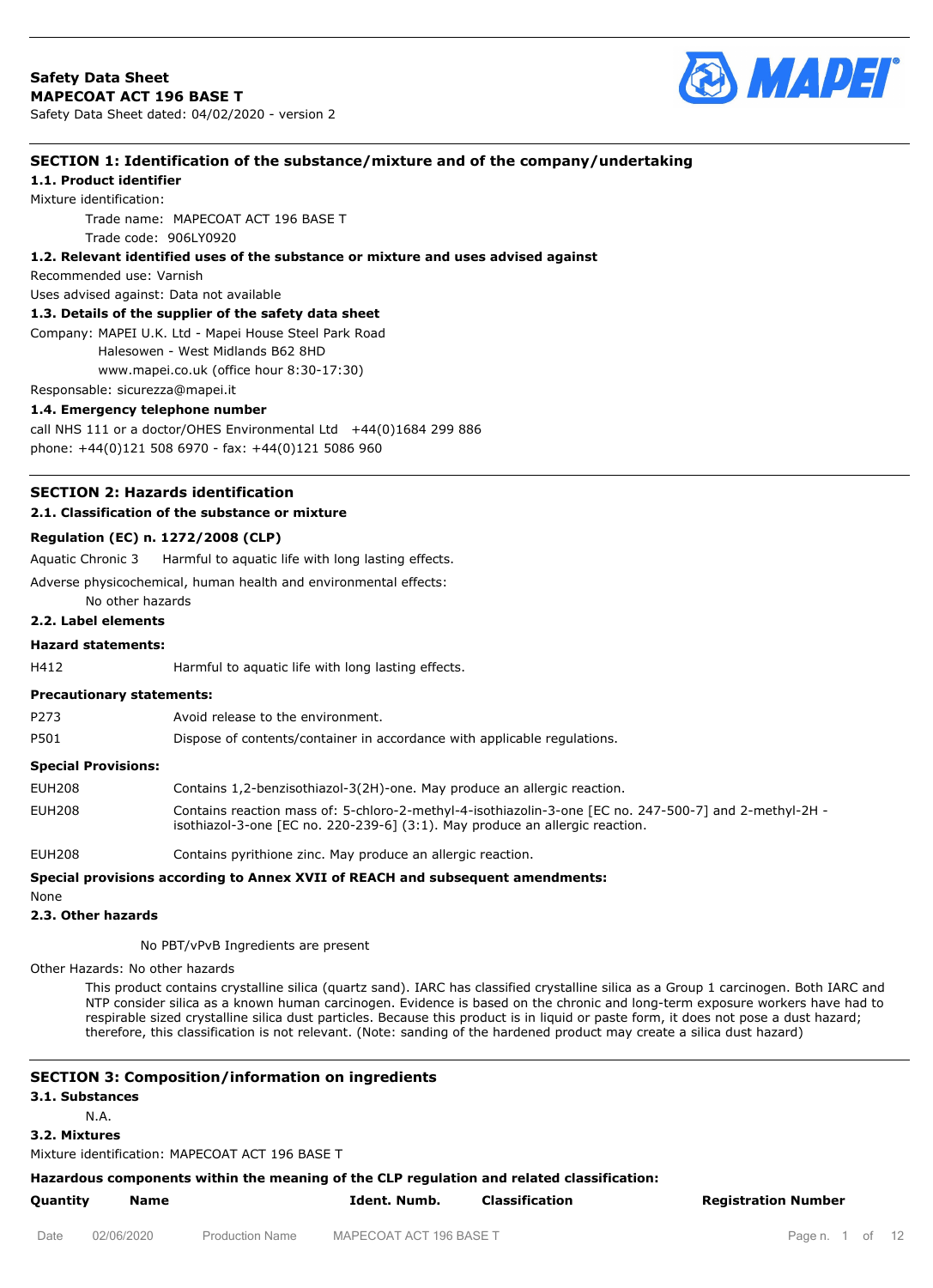|                                         | $\geq$ 0.49 - <1 % 2-(2-butoxyethoxy)ethanol                                                                                                                                                             | CAS: 112-34-5<br>EC:203-961-6   | Eye Irrit. 2, H319                                                                                                                                                                                 | 01-2119475104-44-XXXX |
|-----------------------------------------|----------------------------------------------------------------------------------------------------------------------------------------------------------------------------------------------------------|---------------------------------|----------------------------------------------------------------------------------------------------------------------------------------------------------------------------------------------------|-----------------------|
|                                         | $\geq$ 0.49 - <1 % free crystalline silica (Ø >10 µ)                                                                                                                                                     | CAS: 14808-60-7<br>EC:238-878-4 |                                                                                                                                                                                                    |                       |
| $\%$                                    | $\geq$ 0.25 - <0.49 polyethylene glycol<br>monooleylether                                                                                                                                                | CAS: 9004-98-2<br>EC:500-016-2  | Skin Irrit. 2, H315; Aquatic Acute<br>1, H400                                                                                                                                                      |                       |
| $\geq 0.1 - \leq 0.25$<br>$\frac{0}{0}$ | zinc pyrithione                                                                                                                                                                                          | CAS: 13463-41-7<br>EC:236-671-3 | Acute Tox. 3, H301; Acute Tox. 3,<br>H331; Eye Dam. 1, H318; Aquatic<br>Acute 1, H400; Aquatic Chronic 1,<br>H410, M-Chronic: 10, M-Acute: 100                                                     |                       |
| $\geq 0.05 - 0.1$<br>%                  | free crystalline silica ( $\varnothing$ <10 µ)                                                                                                                                                           | CAS: 14808-60-7<br>EC:238-878-4 | <b>STOT RE 1, H372</b>                                                                                                                                                                             |                       |
| $\geq 0.025 -$<br>< 0.05 %              | ammonia, anhydrous                                                                                                                                                                                       | CAS: 7664-41-7<br>EC:231-635-3  | Flam. Gas 2, H221; Press. Gas,<br>H280; Skin Corr. 1B, H314;<br>Index:007-001-00-5 Aquatic Acute 1, H400; Acute Tox.<br>3, H331                                                                    |                       |
| $\geq 0.01 -$<br>< 0.016 %              | 1,2-benzisothiazol-3(2H)-one; 1,2- CAS:2634-33-5<br>benzisothiazolin-3-one                                                                                                                               | EC:220-120-9                    | Skin Irrit. 2, H315; Eye Dam. 1,<br>H318; Aquatic Acute 1, H400;<br>Index:613-088-00-6 Acute Tox. 4, H302; Skin Sens. 1,<br>H317; Aquatic Chronic 2, H411                                          |                       |
| $\geq 0.0015 -$<br>< 0.005 %            | 2-methyl-2H-isothiazol-3-one                                                                                                                                                                             | CAS: 2682-20-4<br>EC:220-239-6  | Acute Tox. 3, H311; Acute Tox. 3,<br>H301; Eye Dam. 1, H318; Aquatic<br>Acute 1, H400; Aquatic Chronic 1,<br>H410; Acute Tox. 2, H330; Skin<br>Corr. 1B, H314; Skin Sens. 1A,<br>H317, M-Acute: 10 |                       |
| $< 0.0015$ %                            | reaction mass of: 5-chloro-2-<br>methyl-4-isothiazolin-3-one [EC<br>no. 247-500-7] and 2-methyl-2H - Index:613-167-00-5 H301; Skin Corr. 1C, H314; Skin<br>isothiazol-3-one [EC no. 220-239-<br>6] (3:1) | CAS: 55965-84-9<br>EC:611-341-5 | Aquatic Acute 1, H400; Aquatic<br>Chronic 1, H410; Acute Tox. 3,<br>Sens. 1A, H317; Acute Tox. 2,<br>H310; Acute Tox. 2, H330; Eye<br>Dam. 1, H318, M-Chronic: 100, M-<br>Acute: 100               |                       |

#### **SECTION 4: First aid measures**

### **4.1. Description of first aid measures**

In case of skin contact:

Wash with plenty of water and soap.

In case of eyes contact:

Wash immediately with water.

In case of Ingestion:

Do not induce vomiting, get medical attention showing the SDS and the hazard label.

In case of Inhalation:

Remove casualty to fresh air and keep warm and at rest.

# **4.2. Most important symptoms and effects, both acute and delayed**

N.A.

# **4.3. Indication of any immediate medical attention and special treatment needed**

Treatment: N.A.

(see paragraph 4.1)

# **SECTION 5: Firefighting measures**

### **5.1. Extinguishing media**

Suitable extinguishing media:

Water.

Carbon dioxide (CO2).

Extinguishing media which must not be used for safety reasons:

None in particular.

# **5.2. Special hazards arising from the substance or mixture**

Do not inhale explosion and combustion gases.

# **5.3. Advice for firefighters**

Use suitable breathing apparatus.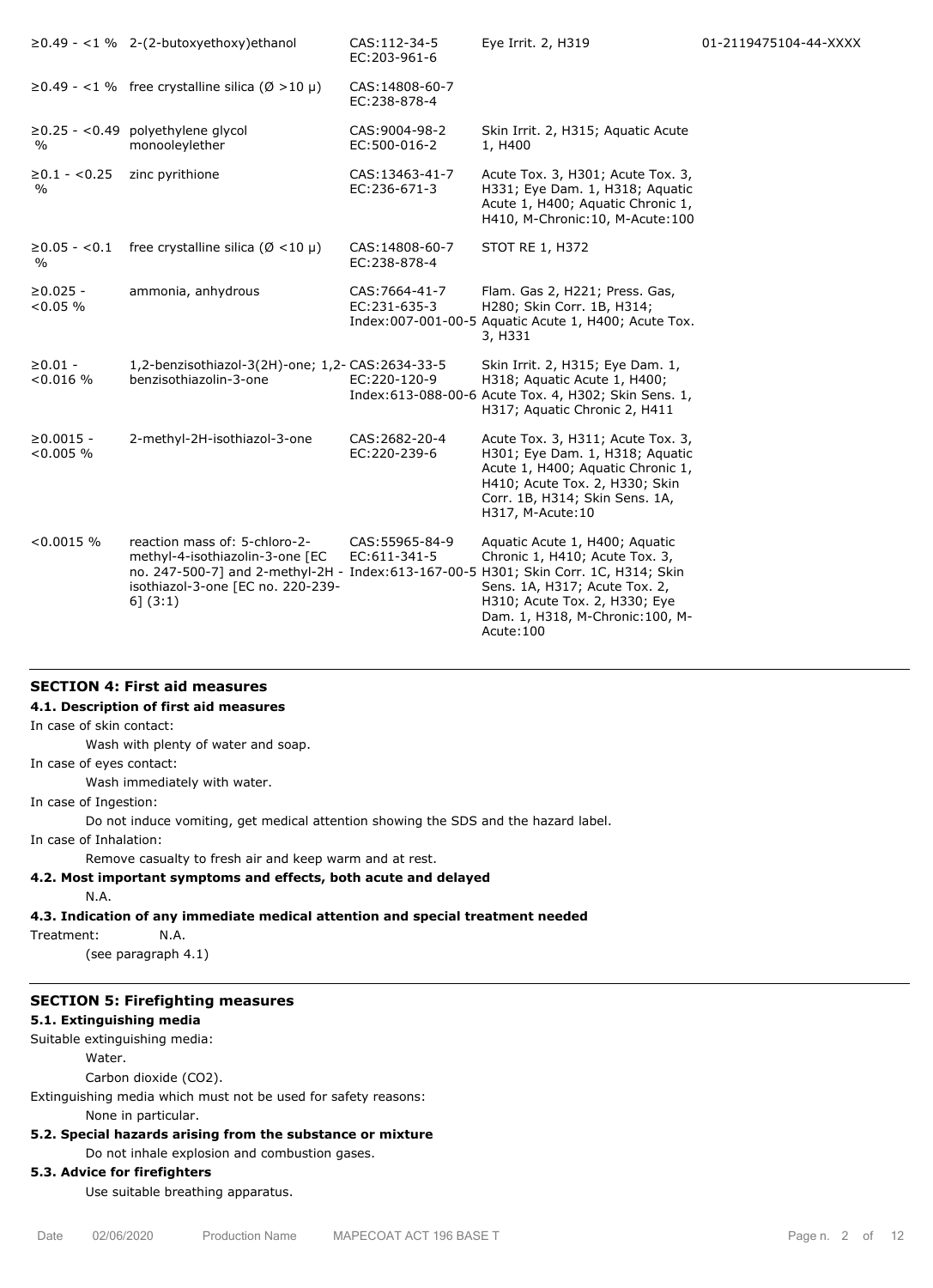#### **SECTION 6: Accidental release measures**

### **6.1. Personal precautions, protective equipment and emergency procedures**

Wear personal protection equipment.

Remove persons to safety.

#### **6.2. Environmental precautions**

Do not allow to enter into soil/subsoil. Do not allow to enter into surface water or drains.

Limit leakages with earth or sand.

#### **6.3. Methods and material for containment and cleaning up**

Suitable material for taking up: absorbing material, organic, sand

Retain contaminated washing water and dispose it.

# **6.4. Reference to other sections**

See also section 8 and 13

#### **SECTION 7: Handling and storage**

#### **7.1. Precautions for safe handling**

Avoid contact with skin and eyes, inhalation of vapours and mists.

Don't use empty container before they have been cleaned.

Before making transfer operations, assure that there aren't any incompatible material residuals in the containers.

Contaminated clothing should be changed before entering eating areas.

Do not eat or drink while working.

See also section 8 for recommended protective equipment.

#### **7.2. Conditions for safe storage, including any incompatibilities**

Keep away from food, drink and feed.

Incompatible materials:

None in particular.

Instructions as regards storage premises:

Adequately ventilated premises.

# **7.3. Specific end use(s)**

Recommendation(s)

None in particular

Industrial sector specific solutions:

None in particular

### **SECTION 8: Exposure controls/personal protection 8.1. Control parameters**

#### **List of components with OEL value**

| Component                  | <b>OEL</b><br>Type | Country            | <b>Ceiling Long</b> | Term<br>$mg/m3$ ppm | Long<br><b>Term</b> | Short<br>Term<br>mg/m3 ppm | Short<br>Term | <b>Behaviour Note</b> |                                          |
|----------------------------|--------------------|--------------------|---------------------|---------------------|---------------------|----------------------------|---------------|-----------------------|------------------------------------------|
| 2-(2-butoxyethoxy) ethanol | <b>DFG</b>         | <b>GERMANY</b>     | $\mathsf C$         |                     |                     | 100,5 15                   |               |                       |                                          |
|                            | ACGIH              |                    |                     |                     | 10                  |                            |               |                       | hematologic, kidney and<br>liver effects |
|                            | National           | SWEDEN             |                     | 68                  | 10                  |                            |               |                       |                                          |
|                            | EU                 |                    |                     | 67,5                | 10                  | 101,2                      | 15            | Indicative            |                                          |
|                            | National           | <b>FRANCE</b>      |                     | 68                  | 10                  | 101,2                      | 15            |                       |                                          |
|                            | National           | SPAIN              |                     | 67,5                | 10                  | 101,2                      | 15            |                       |                                          |
|                            | National           | <b>GREECE</b>      |                     | 67,5                | 10                  | 101,2                      | 15            |                       |                                          |
|                            | National           | DENMARK            |                     | 68                  | 10                  |                            |               |                       |                                          |
|                            | National           | <b>FINLAND</b>     |                     | 68                  | 10                  |                            |               |                       |                                          |
|                            | National           | <b>GERMANY</b>     |                     | 67                  | 10                  |                            |               |                       |                                          |
|                            | National           | PORTUGAL           |                     | 67,5                | 10                  | 101,2                      | 15            |                       |                                          |
|                            | National           | <b>NORWAY</b>      |                     | 68                  | 10                  | 102                        | 15            |                       |                                          |
|                            | National           | <b>BELGIUM</b>     |                     | 67,5                | 10                  | 101,2                      | 15            |                       |                                          |
|                            | <b>NDS</b>         | <b>POLAND</b>      |                     | 67                  |                     |                            |               |                       |                                          |
|                            | <b>NDSCh</b>       | POLAND             |                     |                     |                     | 100                        |               |                       |                                          |
|                            | <b>CHE</b>         | SWITZERLAND        |                     |                     |                     | 101                        | 15            |                       |                                          |
|                            | <b>NDS</b>         | <b>NETHERLANDS</b> |                     | 50                  |                     | 100                        |               |                       |                                          |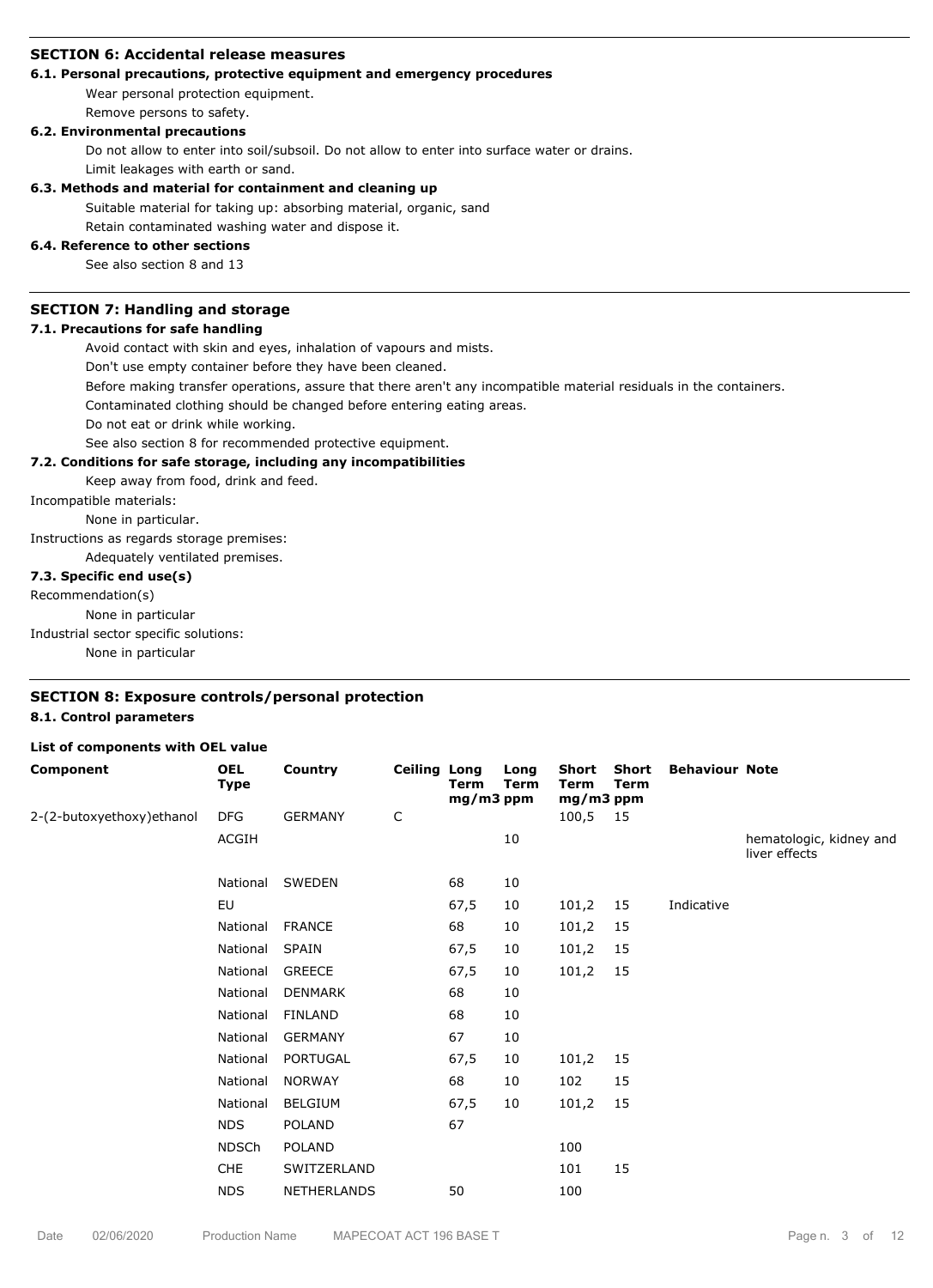|                                                               | National    | <b>CZECH</b><br><b>REPUBLIC</b> |             | 100   |    |           |    |                                                                                   |
|---------------------------------------------------------------|-------------|---------------------------------|-------------|-------|----|-----------|----|-----------------------------------------------------------------------------------|
|                                                               | National    | <b>HUNGARY</b>                  |             | 67,5  |    | 101,2     |    |                                                                                   |
|                                                               | National    | <b>ESTONIA</b>                  |             | 67,5  | 10 |           |    |                                                                                   |
|                                                               | National    | LATVIA                          |             | 67,5  | 10 | 101,2     | 15 |                                                                                   |
|                                                               | National    | <b>CZECH</b><br><b>REPUBLIC</b> | C           |       |    | 100       |    |                                                                                   |
|                                                               | National    | SLOVAKIA                        | C           |       |    | 101,2     |    |                                                                                   |
|                                                               | National    | SLOVAKIA                        |             | 67,5  | 10 |           |    |                                                                                   |
|                                                               | National    | SLOVENIA                        |             | 67,5  | 10 | 101,25 15 |    |                                                                                   |
|                                                               | National    | <b>UNITED</b><br>KINGDOM        |             | 67,5  | 10 | 101,2     | 15 |                                                                                   |
|                                                               | National    | <b>BULGARIA</b>                 |             | 67,5  | 10 | 101,2     | 15 |                                                                                   |
|                                                               | National    | ROMANIA                         |             | 67,5  | 10 | 101,2     | 15 |                                                                                   |
|                                                               | <b>TUR</b>  | <b>TURKEY</b>                   |             | 67,5  | 10 | 101,2     | 15 |                                                                                   |
|                                                               | National    | LITHUANIA                       |             | 67,5  | 10 | 101,2     | 15 |                                                                                   |
|                                                               | National    | CROATIA                         |             | 67,5  | 10 | 101,2     | 15 |                                                                                   |
| free crystalline silica ( $\varnothing > 10$<br>$\mu$         | <b>NDS</b>  | <b>POLAND</b>                   |             | 0,300 |    |           |    | frakcja respirabilna                                                              |
|                                                               | National    | DENMARK                         |             | 0,3   |    |           |    | DENMARK, inhalable<br>aerosol inhalable aerosol                                   |
|                                                               | National    | <b>DENMARK</b>                  |             | 0,100 |    |           |    | DENMARK, respirable<br>aerosol respirable aerosol                                 |
|                                                               | <b>SUVA</b> | <b>GERMANY</b>                  |             | 0,150 |    |           |    | 50 µg/m <sup>3</sup> (Partikel<br>Durchmesser < $12 \mu m$ ) -<br><b>TRGS 906</b> |
|                                                               | National    | SWITZERLAND                     |             | 0,15  |    |           |    | А                                                                                 |
|                                                               | ACGIH       | <b>NNN</b>                      |             | 0,025 |    |           |    | (R), A2 - Pulm fibrosis, lung<br>cancer                                           |
|                                                               | National    | <b>NORWAY</b>                   |             | 0,300 |    |           |    | K7                                                                                |
| free crystalline silica ( $\varnothing$ <10 National<br>$\mu$ |             | SWEDEN                          |             | 0,100 |    |           |    | SWEDEN, respirable aerosol                                                        |
|                                                               | National    | <b>NORWAY</b>                   |             | 0,100 |    |           |    | K7                                                                                |
|                                                               | <b>NDS</b>  | POLAND                          |             | 2,000 |    |           |    | frakcja wdychalna                                                                 |
|                                                               | <b>NDS</b>  | POLAND                          |             | 0,300 |    |           |    | frakcja respirabilna                                                              |
|                                                               | National    | <b>DENMARK</b>                  |             | 0,3   |    | 0,600     |    | DENMARK, inhalable<br>aerosol inhalable aerosol                                   |
|                                                               | National    | <b>DENMARK</b>                  |             | 0,100 |    | 0,200     |    | DENMARK, respirable<br>aerosol respirable aerosol                                 |
|                                                               | ACGIH       | <b>NNN</b>                      |             | 0,025 |    |           |    | (R), A2 - Pulm fibrosis, lung<br>cancer                                           |
|                                                               | EU          | <b>NNN</b>                      |             | 0,025 |    |           |    | A2 (R) - Pulm fibrosis, lung<br>cancer                                            |
|                                                               | National    | <b>AUSTRIA</b>                  |             | 0,150 |    |           |    | $\mathsf{A}^*$                                                                    |
| ammonia, anhydrous                                            | National    | SWEDEN                          | $\mathsf C$ | 14    | 20 | 36        | 50 | SWEDEN, Ceiling limit<br>value, refers to a 5 minutes<br>period.                  |
|                                                               |             |                                 |             |       |    |           |    |                                                                                   |
|                                                               | National    | <b>NORWAY</b>                   |             | 11    | 15 |           |    | NORWAY, 2                                                                         |
|                                                               | National    | <b>NORWAY</b>                   |             |       |    | 36        | 50 | NORWAY, S                                                                         |
|                                                               | EU          | <b>NNN</b>                      |             | 14    | 20 | 36        | 50 |                                                                                   |
|                                                               | National    | <b>NORWAY</b>                   |             | 14    | 20 | 28        | 40 |                                                                                   |
|                                                               | ACGIH       | <b>NNN</b>                      |             |       | 25 |           | 35 | Eye dam, URT irr                                                                  |
|                                                               | DFG         | <b>GERMANY</b>                  | C           |       |    | 28        | 40 |                                                                                   |
|                                                               | ACGIH       |                                 |             |       | 25 |           | 35 | eye damage; upper<br>respiratory tract irritation                                 |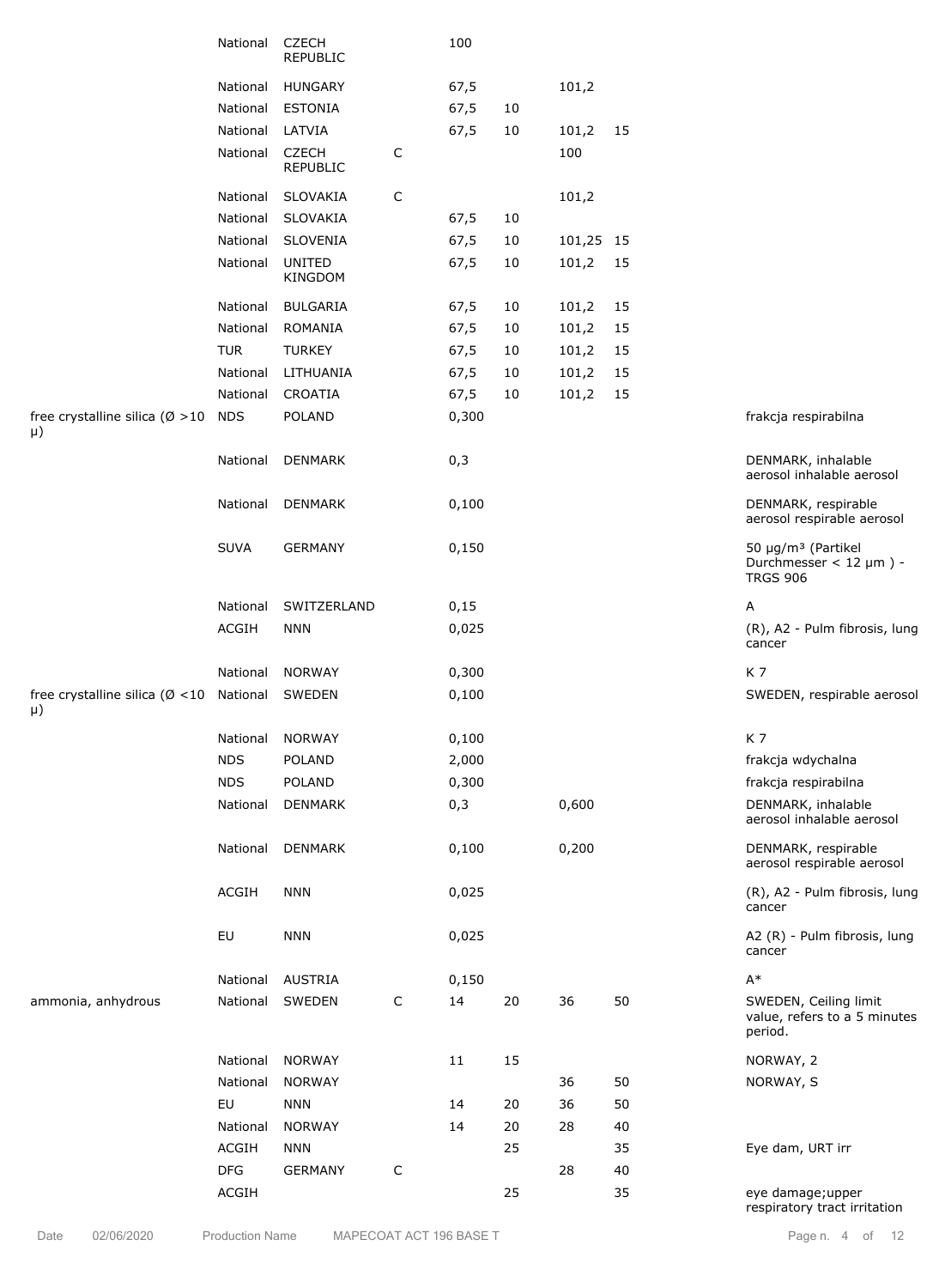|                                  | National        | SWEDEN                          |             | 14             | 20 |      |    |            |
|----------------------------------|-----------------|---------------------------------|-------------|----------------|----|------|----|------------|
|                                  | National        | <b>FRANCE</b>                   |             | $\overline{7}$ | 10 | 14   | 20 |            |
|                                  | National        | SPAIN                           |             | 14             | 20 | 36   | 50 |            |
|                                  | National        | <b>GREECE</b>                   |             | 35             | 50 | 35   | 50 |            |
|                                  | National        | <b>DENMARK</b>                  |             | 14             | 20 |      |    |            |
|                                  | National        | <b>FINLAND</b>                  |             | 14             | 20 | 36   | 50 |            |
|                                  | National        | <b>GERMANY</b>                  |             | 14             | 20 |      |    |            |
|                                  | National        | PORTUGAL                        |             | 14             | 20 | 36   | 50 |            |
|                                  | National        | <b>NORWAY</b>                   |             | 11             | 15 | 36   | 50 |            |
|                                  | National        | <b>NORWAY</b>                   |             | 11             | 20 | 36   | 50 |            |
|                                  | National        | <b>BELGIUM</b>                  |             | 14             | 20 | 36   | 50 |            |
|                                  | <b>NDS</b>      | <b>POLAND</b>                   |             | 14             |    |      |    |            |
|                                  | <b>NDSCh</b>    | <b>POLAND</b>                   |             |                |    | 28   |    |            |
|                                  | CHE             | SWITZERLAND                     |             |                |    | 28   | 40 |            |
|                                  | <b>NDS</b>      | <b>NETHERLANDS</b>              |             | 14             |    | 36   |    |            |
|                                  | National        | <b>CZECH</b><br><b>REPUBLIC</b> |             | 14             |    |      |    |            |
|                                  | National        | HUNGARY                         |             | 14             |    | 36   |    |            |
|                                  | Malaysia<br>OEL | MALAYSIA                        |             | 17             | 25 |      |    |            |
|                                  | National        | <b>ESTONIA</b>                  |             | 14             | 20 | 36   | 50 |            |
|                                  | National        | LATVIA                          |             | 14             | 20 | 36   | 50 |            |
|                                  | National        | <b>CZECH</b><br><b>REPUBLIC</b> | C           |                |    | 36   |    |            |
|                                  | National        | SLOVAKIA                        | C           |                |    | 36   |    |            |
|                                  | National        | SLOVAKIA                        |             | 14             | 20 |      |    |            |
|                                  | National        | SLOVENIA                        |             | 14             | 20 | 35   | 50 |            |
|                                  | National        | <b>UNITED</b><br>KINGDOM        |             | 18             | 25 | 25   | 35 |            |
|                                  | National        | <b>BULGARIA</b>                 |             | 14,0           | 20 | 36,0 | 50 |            |
|                                  | National        | ROMANIA                         |             | 14             | 20 | 36   | 50 |            |
|                                  | TUR             | TURKEY                          |             | 14             | 20 | 36   | 50 |            |
|                                  | National        | LITHUANIA                       |             | 14             | 20 | 36   | 50 |            |
|                                  | National        | CROATIA                         |             | 14             | 20 | 36   | 50 |            |
|                                  | EU              |                                 |             | 14             | 20 | 36   | 50 | Indicative |
| 2-methyl-2H-isothiazol-3-one DFG |                 | <b>GERMANY</b>                  | $\mathsf C$ |                |    | 0,4  |    |            |
|                                  | CHE             | SWITZERLAND                     |             |                |    | 0,4  |    |            |

### **8.2. Exposure controls**

Eye protection:

Not needed for normal use. Anyway, operate according good working practices.

Protection for skin:

No special precaution must be adopted for normal use.

Protection for hands:

Suitable materials for safety gloves; EN 374:

Polychloroprene - CR: thickness >=0,5mm; breakthrough time >=480min.

Nitrile rubber - NBR: thickness >=0,35mm; breakthrough time >=480min.

Butyl rubber - IIR: thickness >=0,5mm; breakthrough time >=480min.

Fluorinated rubber - FKM: thickness >=0,4mm; breakthrough time >=480min.

Neoprene gloves are suggested (0,5 mm) not recommended gloves: not waterproof gloves

#### Respiratory protection:

Personal Protective Equipment should comply with relevant CE standards (as EN 374 for gloves and EN 166 for goggles), correctly maintained and stored. Consult the supplier to check the suitability of equipment against specific chemicals and for user information.

### Hygienic and Technical measures

N.A.

#### Appropriate engineering controls: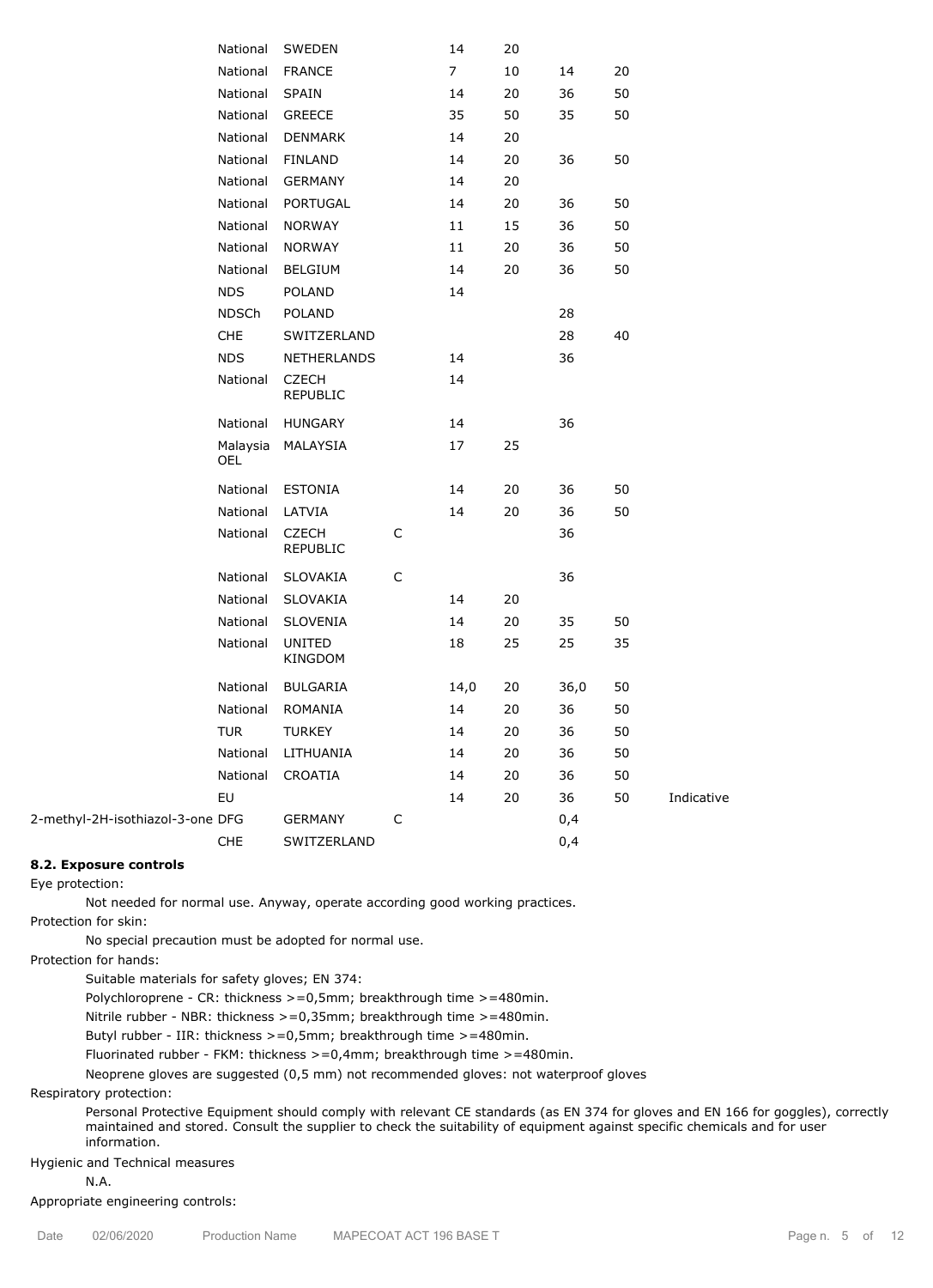# **SECTION 9: Physical and chemical properties 9.1. Information on basic physical and chemical properties**

Physical state: Liquid Appearance and colour: paste various Odour: characteristic Odour threshold: N.A. pH: 8.50 Melting point / freezing point: N.A. Initial boiling point and boiling range: N.A. Flash point: N.A. Evaporation rate: N.A. Upper/lower flammability or explosive limits: N.A. Vapour density: N.A. Vapour pressure: N.A. Relative density: N.A. Solubility in water: N.A. Partition coefficient (n-octanol/water): N.A. - This product is a mixture Auto-ignition temperature: N.A. - No explosive or spontaneous ignition in contact with air at room temperature Decomposition temperature: N.A. Viscosity: N.A. Explosive properties: N.A. - No components with explosive properties Oxidizing properties: N.A. - No component with oxidizing properties Solid/gas flammability: N.A. **9.2. Other information**

No additional information

# **SECTION 10: Stability and reactivity**

# **10.1. Reactivity**

N.A.

Stable under normal conditions

**10.2. Chemical stability**

Stable under normal conditions

**10.3. Possibility of hazardous reactions** None.

#### **10.4. Conditions to avoid**

Stable under normal conditions.

# **10.5. Incompatible materials**

None in particular.

**10.6. Hazardous decomposition products**

None.

# **SECTION 11: Toxicological information**

# **11.1. Information on toxicological effects**

# **Toxicological information of the mixture:**

There is no toxicological data available on the mixture. Consider the individual concentration of each component to assess toxicological effects resulting from exposure to the mixture.

#### **Toxicological information on main components of the mixture:** 2-(2 a) acute toxicity LD50 Skin Rabbit = 2700 mg/kg

| butoxyethoxy) ethanol                                |                   |                            |
|------------------------------------------------------|-------------------|----------------------------|
|                                                      |                   | LD50 Oral Rat = 5660 mg/kg |
| free crystalline silica ( $\emptyset$<br>$>10 \mu$ ) | a) acute toxicity | LD50 Oral $> 2000$ mg/kg   |
|                                                      |                   | LD50 Skin $> 2000$ mg/kg   |
| polyethylene glycol<br>monooleylether                | a) acute toxicity | LD50 Oral Rat 2700 mg/kg   |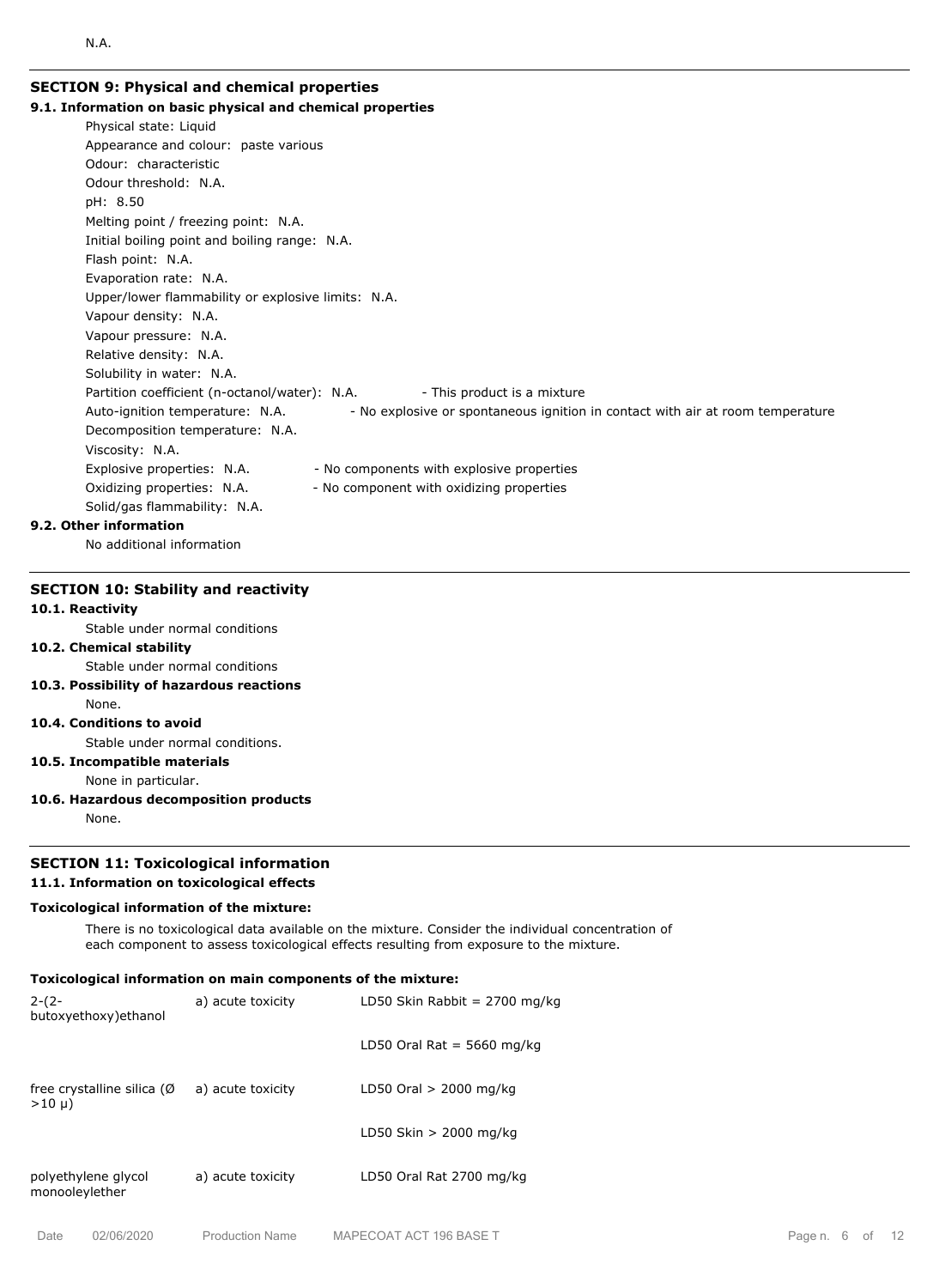| zinc pyrithione                                                                                                                                              | a) acute toxicity | LD50 Skin Rabbit = $100 \text{ mg/kg}$<br>LD50 Oral Rat = $177$ mg/kg<br>LC50 Inhalation Rat 0,05 mg/l 4h |
|--------------------------------------------------------------------------------------------------------------------------------------------------------------|-------------------|-----------------------------------------------------------------------------------------------------------|
| free crystalline silica $(\emptyset$ a) acute toxicity<br>$<$ 10 µ)                                                                                          |                   | LD50 Oral Rat = 500 mg/kg                                                                                 |
| ammonia, anhydrous                                                                                                                                           | a) acute toxicity | LD50 Oral Rat = $350$ mg/kg<br>LC50 Inhalation Rat = 2000 ppm 4h                                          |
| 1,2-benzisothiazol-3(2H)- a) acute toxicity<br>one; 1,2-benzisothiazolin-<br>3-one                                                                           |                   | LD50 Oral Rat = $1020$ mg/kg                                                                              |
| 2-methyl-2H-isothiazol-3- a) acute toxicity<br>one                                                                                                           |                   | LD50 Oral Rat $>$ 183 mg/kg                                                                               |
|                                                                                                                                                              |                   | LD50 Skin Rat = 242 mg/kg                                                                                 |
|                                                                                                                                                              |                   | LD50 Skin Rabbit = 200 mg/kg                                                                              |
|                                                                                                                                                              |                   | LD50 Oral Rat 232 mg/kg                                                                                   |
|                                                                                                                                                              |                   | LD50 Oral Rat = $120$ mg/kg                                                                               |
|                                                                                                                                                              |                   | LC50 Inhalation Rat = $0,11$ mg/l 4h                                                                      |
| reaction mass of: 5-<br>chloro-2-methyl-4-<br>isothiazolin-3-one [EC no.<br>247-500-7] and 2-<br>methyl-2H -isothiazol-3-<br>one [EC no. 220-239-6]<br>(3:1) | a) acute toxicity | LD50 Oral Rat = $457$ mg/kg                                                                               |
|                                                                                                                                                              |                   | LC50 Inhalation Rat = $2,36$ mg/l 4h                                                                      |
|                                                                                                                                                              |                   | LD50 Skin Rabbit = $660$ mg/kg                                                                            |
|                                                                                                                                                              |                   | LD50 Oral Rat = 53 mg/kg                                                                                  |

**If not differently specified, the information required in Regulation (EU)2015/830 listed below must be considered as N.A.**

- a) acute toxicity
- b) skin corrosion/irritation
- c) serious eye damage/irritation
- d) respiratory or skin sensitisation
- e) germ cell mutagenicity

f) carcinogenicity

g) reproductive toxicity

h) STOT-single exposure

k) Toxicological kinetics, metabolism and distribution information

i) STOT-repeated exposure

j) aspiration hazard

# **SECTION 12: Ecological information**

### **12.1. Toxicity**

Adopt good working practices, so that the product is not released into the environment.

Eco-Toxicological Information:

Harmful to aquatic organisms, may cause long-term adverse effects in the aquatic environment.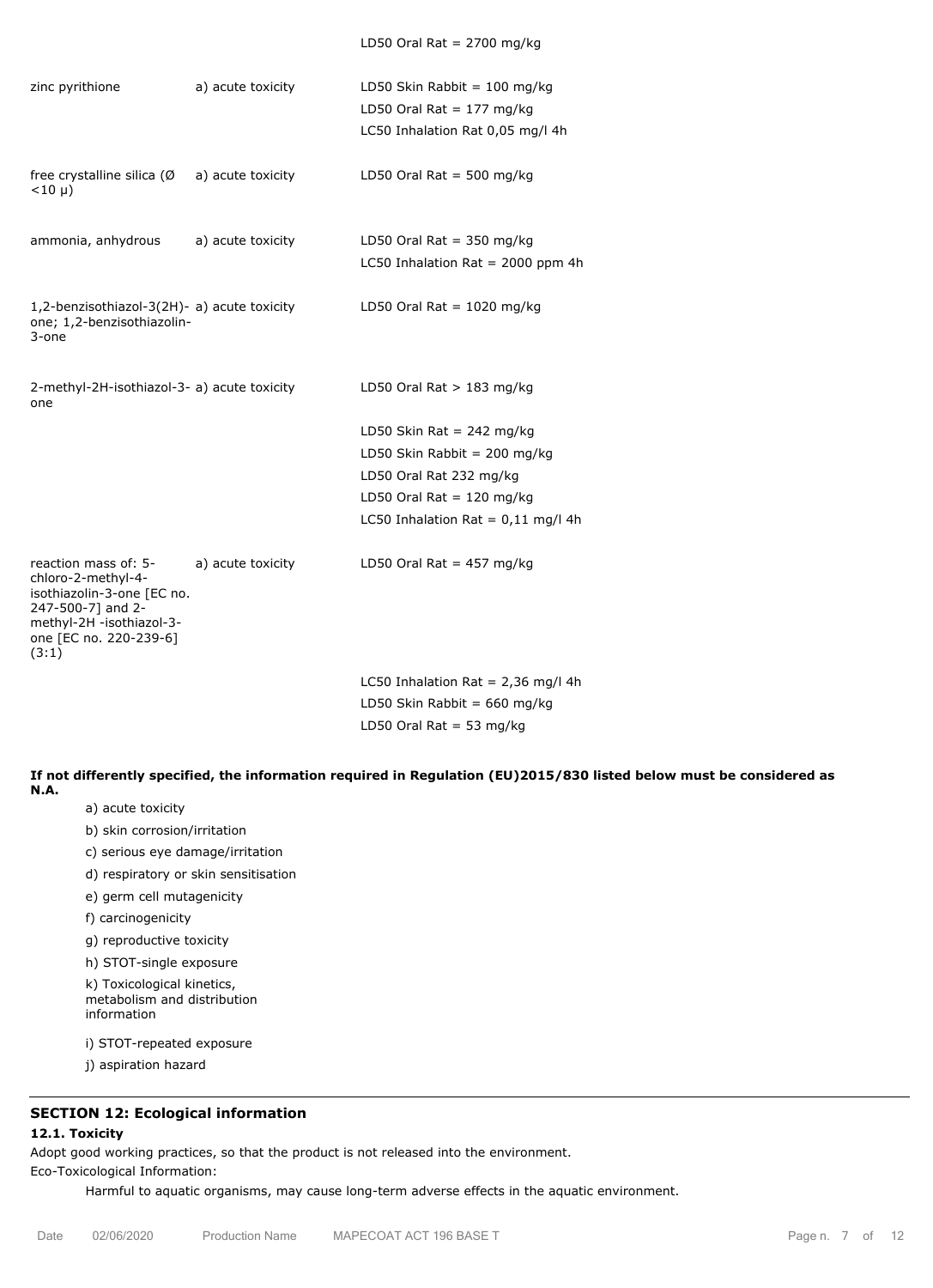| List of components with eco-toxicological properties                                                                                                                      |                                                                |                                                                                                          |
|---------------------------------------------------------------------------------------------------------------------------------------------------------------------------|----------------------------------------------------------------|----------------------------------------------------------------------------------------------------------|
| Component                                                                                                                                                                 | Ident. Numb.                                                   | <b>Ecotox Infos</b>                                                                                      |
| 2-(2-butoxyethoxy) ethanol                                                                                                                                                | 203-961-6                                                      | CAS: 112-34-5 - EINECS: a) Aguatic acute toxicity : LC50 Fish Lepomis macrochirus = 1300 mg/L 96h<br>EPA |
|                                                                                                                                                                           |                                                                | a) Aquatic acute toxicity: EC50 Daphnia Daphnia magna > 100 mg/L 48h<br><b>IUCLID</b>                    |
|                                                                                                                                                                           |                                                                | a) Aquatic acute toxicity : EC50 Algae Desmodesmus subspicatus $> 100$ mg/L<br>96h IUCLID                |
| ammonia, anhydrous                                                                                                                                                        | CAS: 7664-41-7 -<br>EINECS: 231-635-3 -<br>INDEX: 007-001-00-5 | a) Aquatic acute toxicity : LC50 Fish Cyprinus carpio = $0.44$ mg/L 96h EPA                              |
|                                                                                                                                                                           |                                                                | a) Aquatic acute toxicity : LC50 Fish Lepomis macrochirus 0,26 mg/L 96h<br><b>IUCLID</b>                 |
|                                                                                                                                                                           |                                                                | a) Aquatic acute toxicity : LC50 Fish Lepomis macrochirus = $1,17$ mg/L 96h<br>EPA                       |
|                                                                                                                                                                           |                                                                | a) Aquatic acute toxicity: LC50 Fish Pimephales promelas 0,73 mg/L 96h<br><b>IUCLID</b>                  |
|                                                                                                                                                                           |                                                                | a) Aquatic acute toxicity : LC50 Fish Pimephales promelas = $5.9$ mg/L 96h<br>EPA                        |
|                                                                                                                                                                           |                                                                | a) Aquatic acute toxicity : LC50 Fish Poecilia reticulata $> 1.5$ mg/L 96h IUCLID                        |
|                                                                                                                                                                           |                                                                | a) Aquatic acute toxicity : LC50 Fish Poecilia reticulata = $1,19$ mg/L 96h EPA                          |
|                                                                                                                                                                           |                                                                | a) Aquatic acute toxicity : LC50 Daphnia Daphnia magna = $25.4$ mg/L 48h<br><b>IUCLID</b>                |
| 1,2-benzisothiazol-3(2H)-one; 1,2- CAS: 2634-33-5 -<br>benzisothiazolin-3-one                                                                                             | EINECS: 220-120-9 -<br>INDEX: 613-088-00-6                     | a) Aquatic acute toxicity : LC50 Fish = $2,15000$ mg/L                                                   |
|                                                                                                                                                                           |                                                                | b) Aquatic chronic toxicity : NOEC Algae = $0,04030$ mg/L 72h                                            |
|                                                                                                                                                                           |                                                                | b) Aquatic chronic toxicity : $EC50$ Algae = 0,11000 mg/L 72h                                            |
| 2-methyl-2H-isothiazol-3-one                                                                                                                                              | CAS: 2682-20-4 -<br>EINECS: 220-239-6                          | a) Aquatic acute toxicity : $LC50$ Fish = mg/L 96                                                        |
|                                                                                                                                                                           |                                                                | a) Aquatic acute toxicity : LC50 Daphnia = $mg/L$ 48                                                     |
|                                                                                                                                                                           |                                                                | a) Aquatic acute toxicity : $EC50$ Algae = mg/L 72                                                       |
|                                                                                                                                                                           |                                                                | b) Aquatic chronic toxicity : NOEC Daphnia = mg/L                                                        |
| reaction mass of: 5-chloro-2-<br>methyl-4-isothiazolin-3-one [EC<br>no. 247-500-7] and 2-methyl-2H - INDEX: 613-167-00-5<br>isothiazol-3-one [EC no. 220-239-<br>6] (3:1) | CAS: 55965-84-9 -<br>EINECS: 611-341-5 -                       | a) Aquatic acute toxicity : EC50 Daphnia = $0.12$ mg/L 48                                                |
|                                                                                                                                                                           |                                                                | a) Aquatic acute toxicity : LC50 Fish = $0,22$ mg/L 96                                                   |
|                                                                                                                                                                           |                                                                | a) Aquatic acute toxicity : EC50 Algae = $0,048$ mg/L 72                                                 |
|                                                                                                                                                                           |                                                                | b) Aquatic chronic toxicity : NOEC Algae = $0,0012$ mg/L 72                                              |
|                                                                                                                                                                           |                                                                | b) Aquatic chronic toxicity : NOEC Fish = $0.098$ mg/L - 28 d                                            |
|                                                                                                                                                                           |                                                                | b) Aquatic chronic toxicity : NOEC Daphnia = $0,004 \text{ mg/L} - 21 \text{ d}$                         |
| 12.2. Persistence and degradability                                                                                                                                       |                                                                |                                                                                                          |
| N.A.                                                                                                                                                                      |                                                                |                                                                                                          |
| 12.3. Bioaccumulative potential                                                                                                                                           |                                                                |                                                                                                          |

N.A.

**12.4. Mobility in soil**

N.A.

**12.5. Results of PBT and vPvB assessment**

No PBT/vPvB Ingredients are present

# **12.6. Other adverse effects**

N.A.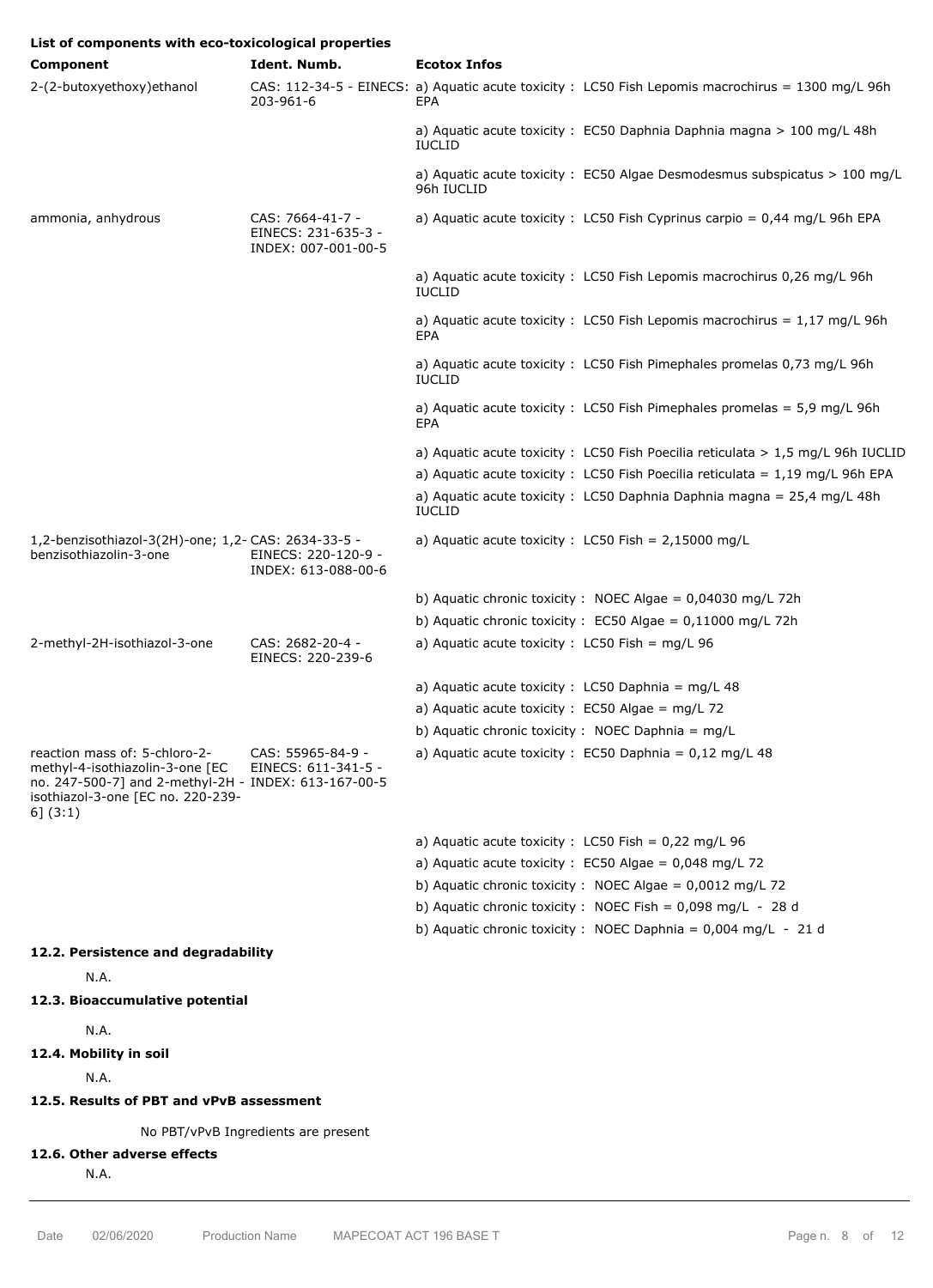# **SECTION 13: Disposal considerations**

# **13.1. Waste treatment methods**

Recover if possible. In so doing, comply with the local and national regulations currently in force.

A waste code according to European waste catalogue (EWC) cannot be specified, due to dependence on the usage. Contact an authorized waste disposal service.

Product:

Do not dispose of waste into sewers.

Do not contaminate ponds, waterways or ditches with chemical or used container.

Send to an authorized waste disposal service.

Contaminated packaging:

Empty remaining content.

Dispose of as unused product.

Do not re-use empty containers.

#### **SECTION 14: Transport information**

Not classified as dangerous in the meaning of transport regulations.

**14.1. UN number** N.A. **14.2. UN proper shipping name** N.A. **14.3. Transport hazard class(es)** N.A. **14.4. Packing group** N.A. **14.5. Environmental hazards** N.A. **14.6. Special precautions for user** N.A. Road and Rail (ADR-RID): N.A. Air (IATA): N.A. Sea (IMDG): N.A. **14.7. Transport in bulk according to Annex II of Marpol and the IBC Code** N.A.

### **SECTION 15: Regulatory information**

#### **15.1. Safety, health and environmental regulations/legislation specific for the substance or mixture**

N.A.

VOC (2004/42/EC) : 50 g/l Dir. 98/24/EC (Risks related to chemical agents at work) Dir. 2000/39/EC (Occupational exposure limit values) Regulation (EC) n. 1907/2006 (REACH) Regulation (EU) 2015/830 Regulation (EC) n. 1272/2008 (CLP) Regulation (EC) n. 790/2009 (ATP 1 CLP) and (EU) n. 758/2013 Regulation (EU) n. 286/2011 (ATP 2 CLP) Regulation (EU) n. 618/2012 (ATP 3 CLP) Regulation (EU) n. 487/2013 (ATP 4 CLP) Regulation (EU) n. 944/2013 (ATP 5 CLP) Regulation (EU) n. 605/2014 (ATP 6 CLP) Regulation (EU) n. 2015/1221 (ATP 7 CLP) Regulation (EU) n. 2016/918 (ATP 8 CLP) Regulation (EU) n. 2016/1179 (ATP 9 CLP) Regulation (EU) n. 2017/776 (ATP 10 CLP) Provisions related to directive EU 2012/18 (Seveso III):

#### **German Water Hazard Class**

N.A.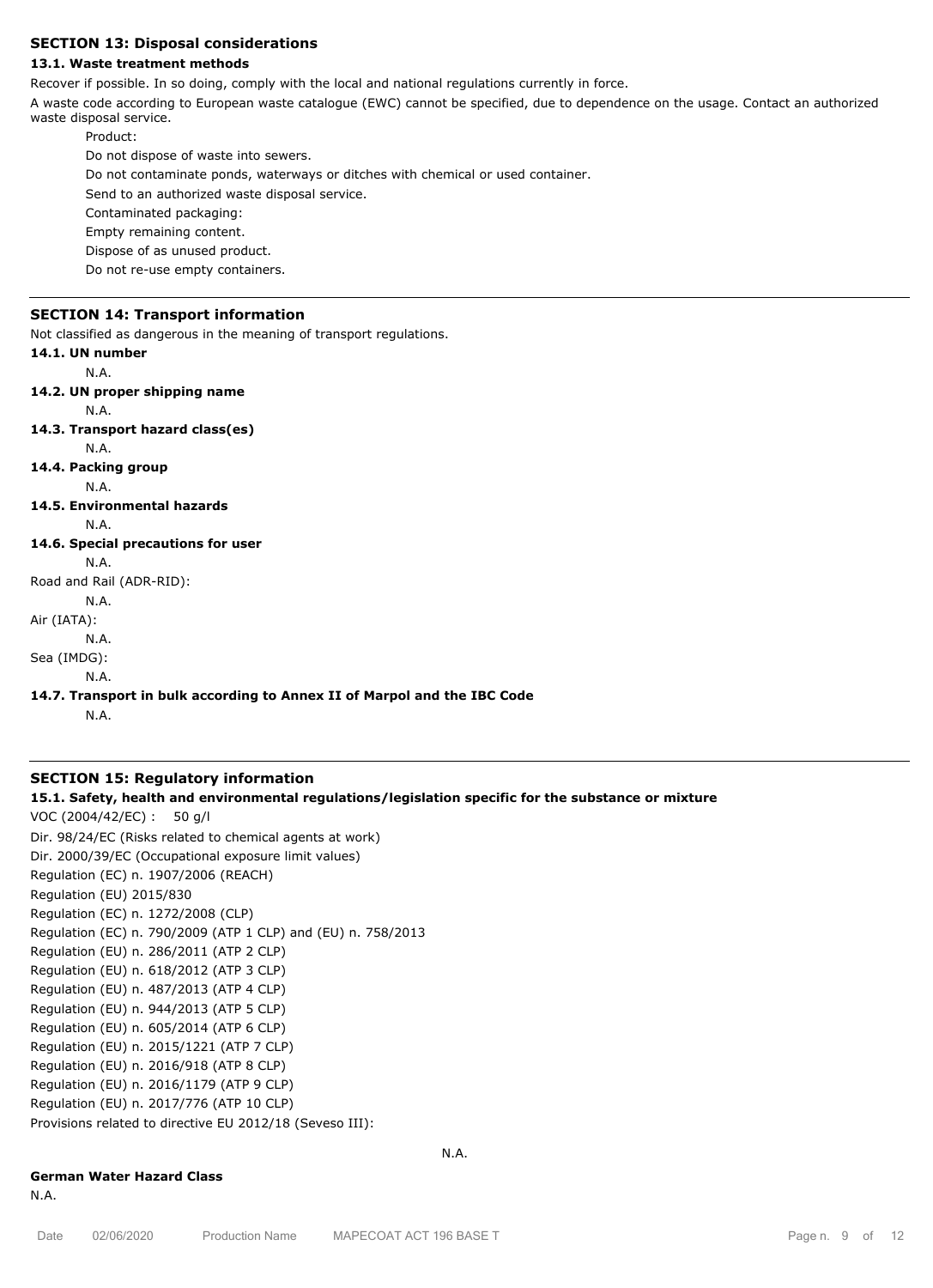#### **Restrictions related to the product or the substances contained according to Annex XVII Regulation (EC) 1907/2006 (REACH) and subsequent modifications:**

Restrictions related to the product: 3, 40

Restrictions related to the substances contained: 28, 55

### **SVHC Substances:**

No Data Available

MAL-kode: 00-3 (1993)

#### **15.2. Chemical safety assessment**

No Chemical Safety Assessment has been carried out for the mixture.

#### **SECTION 16: Other information**

| Code        | <b>Description</b>                                              |                                                                |  |  |  |  |
|-------------|-----------------------------------------------------------------|----------------------------------------------------------------|--|--|--|--|
| H221        | Flammable gas.                                                  |                                                                |  |  |  |  |
| H280        |                                                                 | Contains gas under pressure; may explode if heated.            |  |  |  |  |
| H301        | Toxic if swallowed.                                             |                                                                |  |  |  |  |
| H314        | Causes severe skin burns and eye damage.                        |                                                                |  |  |  |  |
| H315        | Causes skin irritation.                                         |                                                                |  |  |  |  |
| H318        | Causes serious eye damage.                                      |                                                                |  |  |  |  |
| H319        | Causes serious eye irritation.                                  |                                                                |  |  |  |  |
| H331        | Toxic if inhaled.                                               |                                                                |  |  |  |  |
| H372        | Causes damage to organs through prolonged or repeated exposure. |                                                                |  |  |  |  |
| H400        | Very toxic to aquatic life.                                     |                                                                |  |  |  |  |
| H410        |                                                                 | Very toxic to aquatic life with long lasting effects.          |  |  |  |  |
| H412        | Harmful to aquatic life with long lasting effects.              |                                                                |  |  |  |  |
| Code        | Hazard class and hazard category                                | <b>Description</b>                                             |  |  |  |  |
| 2.2/2       | Flam. Gas 2                                                     | Flammable gas, Category 2                                      |  |  |  |  |
| 2.5         | Press. Gas                                                      | Gases under pressure                                           |  |  |  |  |
| 3.1/3/Inhal | Acute Tox. 3                                                    | Acute toxicity (inhalation), Category 3                        |  |  |  |  |
| 3.1/3/Oral  | Acute Tox. 3                                                    | Acute toxicity (oral), Category 3                              |  |  |  |  |
| 3.2/1B      | Skin Corr. 1B                                                   | Skin corrosion, Category 1B                                    |  |  |  |  |
| 3.2/2       | Skin Irrit. 2                                                   | Skin irritation, Category 2                                    |  |  |  |  |
| 3.3/1       | Eye Dam. 1                                                      | Serious eye damage, Category 1                                 |  |  |  |  |
| 3.3/2       | Eye Irrit. 2                                                    | Eye irritation, Category 2                                     |  |  |  |  |
| 3.9/1       | STOT RE 1                                                       | Specific target organ toxicity - repeated exposure, Category 1 |  |  |  |  |
| 4.1/A1      | Aquatic Acute 1                                                 | Acute aquatic hazard, category 1                               |  |  |  |  |
| 4.1/C1      | Aquatic Chronic 1                                               | Chronic (long term) aquatic hazard, category 1                 |  |  |  |  |
| 4.1/C3      | Aquatic Chronic 3                                               | Chronic (long term) aquatic hazard, category 3                 |  |  |  |  |

**Classification and procedure used to derive the classification for mixtures according to Regulation (EC) 1272/2008 [CLP]:**

**Classification according to Regulation Classification procedure (EC) Nr. 1272/2008** 4.1/C3 Calculation method

This document was prepared by a competent person who has received appropriate training.

Main bibliographic sources:

ECDIN - Environmental Chemicals Data and Information Network - Joint Research Centre, Commission of the European Communities

SAX's DANGEROUS PROPERTIES OF INDUSTRIAL MATERIALS - Eight Edition - Van Nostrand Reinold

The information contained herein is based on our state of knowledge at the above-specified date. It refers solely to the product indicated and constitutes no guarantee of particular quality.

It is the duty of the user to ensure that this information is appropriate and complete with respect to the specific use intended.

This SDS cancels and replaces any preceding release.

Legend to abbreviations and acronyms used in the safety data sheet:

ACGIH: American Conference of Governmental Industrial Hygienists

ADR: European Agreement concerning the International Carriage of Dangerous Goods by Road.

AND: European Agreement concerning the International Carriage of Dangerous Goods by Inland Waterways

ATE: Acute Toxicity Estimate

ATEmix: Acute toxicity Estimate (Mixtures)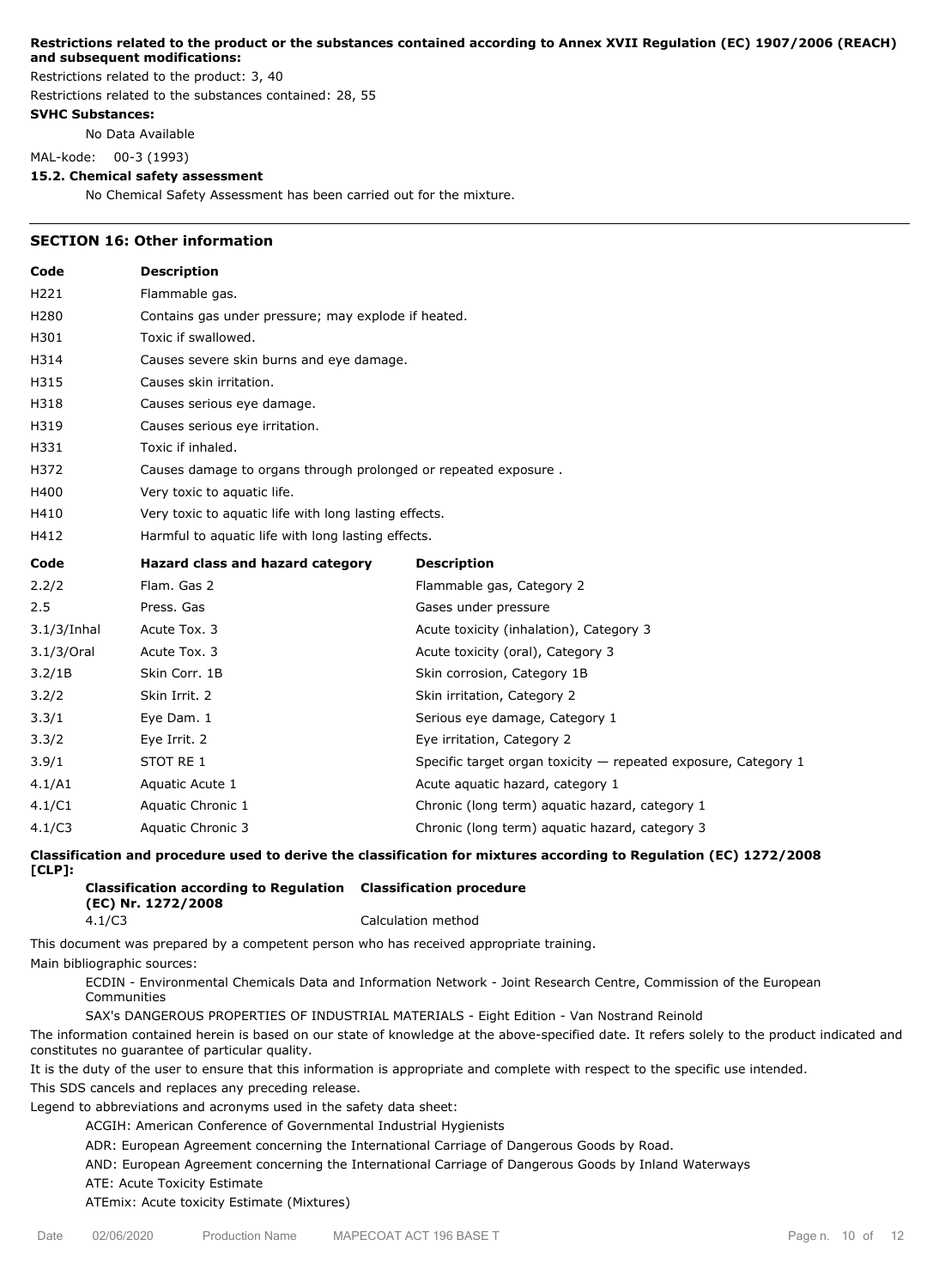BCF: Biological Concentration Factor BEI: Biological Exposure Index BOD: Biochemical Oxygen Demand CAS: Chemical Abstracts Service (division of the American Chemical Society). CAV: Poison Center CE: European Community CLP: Classification, Labeling, Packaging. CMR: Carcinogenic, Mutagenic and Reprotoxic COD: Chemical Oxygen Demand COV: Volatile Organic Compound CSA: Chemical Safety Assessment CSR: Chemical Safety Report DMEL: Derived Minimal Effect Level DNEL: Derived No Effect Level. DPD: Dangerous Preparations Directive DSD: Dangerous Substances Directive EC50: Half Maximal Effective Concentration ECHA: European Chemicals Agency EINECS: European Inventory of Existing Commercial Chemical Substances. ES: Exposure Scenario GefStoffVO: Ordinance on Hazardous Substances, Germany. GHS: Globally Harmonized System of Classification and Labeling of Chemicals. IARC: International Agency for Research on Cancer IATA: International Air Transport Association. IATA-DGR: Dangerous Goods Regulation by the "International Air Transport Association" (IATA). IC50: half maximal inhibitory concentration ICAO: International Civil Aviation Organization. ICAO-TI: Technical Instructions by the "International Civil Aviation Organization" (ICAO). IMDG: International Maritime Code for Dangerous Goods. INCI: International Nomenclature of Cosmetic Ingredients. IRCCS: Scientific Institute for Research, Hospitalization and Health Care KSt: Explosion coefficient. LC50: Lethal concentration, for 50 percent of test population. LD50: Lethal dose, for 50 percent of test population. LDLo: Leathal Dose Low N.A.: Not Applicable N/A: Not Applicable N/D: Not defined/ Not available NA: Not available NIOSH: National Institute for Occupational Safety and Health NOAEL: No Observed Adverse Effect Level OSHA: Occupational Safety and Health Administration. PBT: Persistent, Bioaccumulative and Toxic PGK: Packaging Instruction PNEC: Predicted No Effect Concentration. PSG: Passengers RID: Regulation Concerning the International Transport of Dangerous Goods by Rail. STEL: Short Term Exposure limit. STOT: Specific Target Organ Toxicity. TLV: Threshold Limiting Value. TWATLV: Threshold Limit Value for the Time Weighted Average 8 hour day. (ACGIH Standard). vPvB: Very Persistent, Very Bioaccumulative. WGK: German Water Hazard Class. **Paragraphs modified from the previous revision:** - 2. HAZARDS IDENTIFICATION - 3. COMPOSITION/INFORMATION ON INGREDIENTS - 5. FIRE-FIGHTING MEASURES - 8. EXPOSURE CONTROLS/PERSONAL PROTECTION - 9. PHYSICAL AND CHEMICAL PROPERTIES

- 11. TOXICOLOGICAL INFORMATION
- 12. ECOLOGICAL INFORMATION
- 13. DISPOSAL CONSIDERATIONS